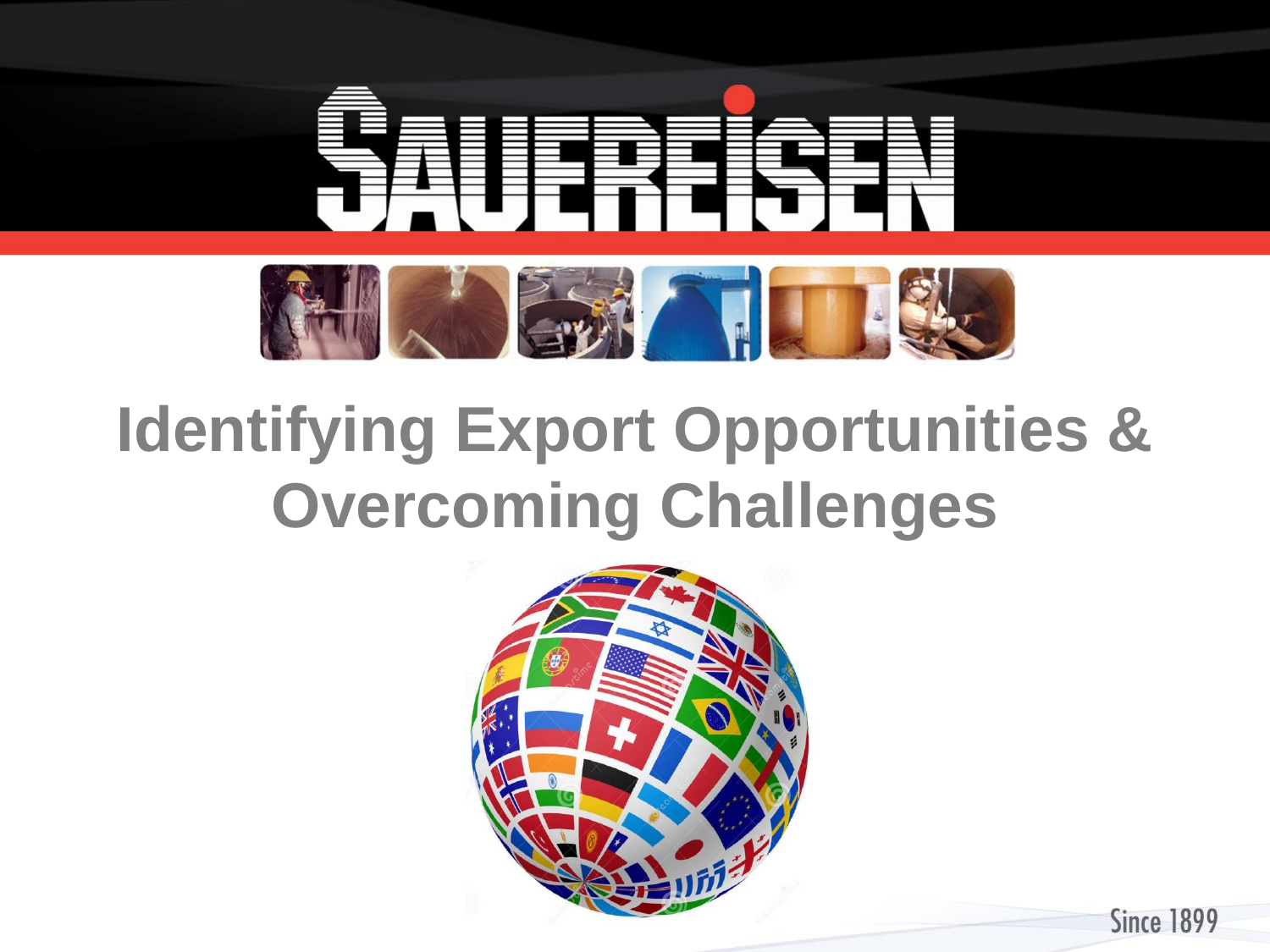# IFRFISFN

#### **Who We Are & What We Do?**

- Established in 1899, Sauereisen is a third-generation company.
- Sauereisen's headquarters and manufacturing facility is in Pittsburgh, PA.
- Sauereisen is a world leading manufacturer of high performance specialty cements and corrosion-resistant materials of construction.

**Focus: Coatings Industry**

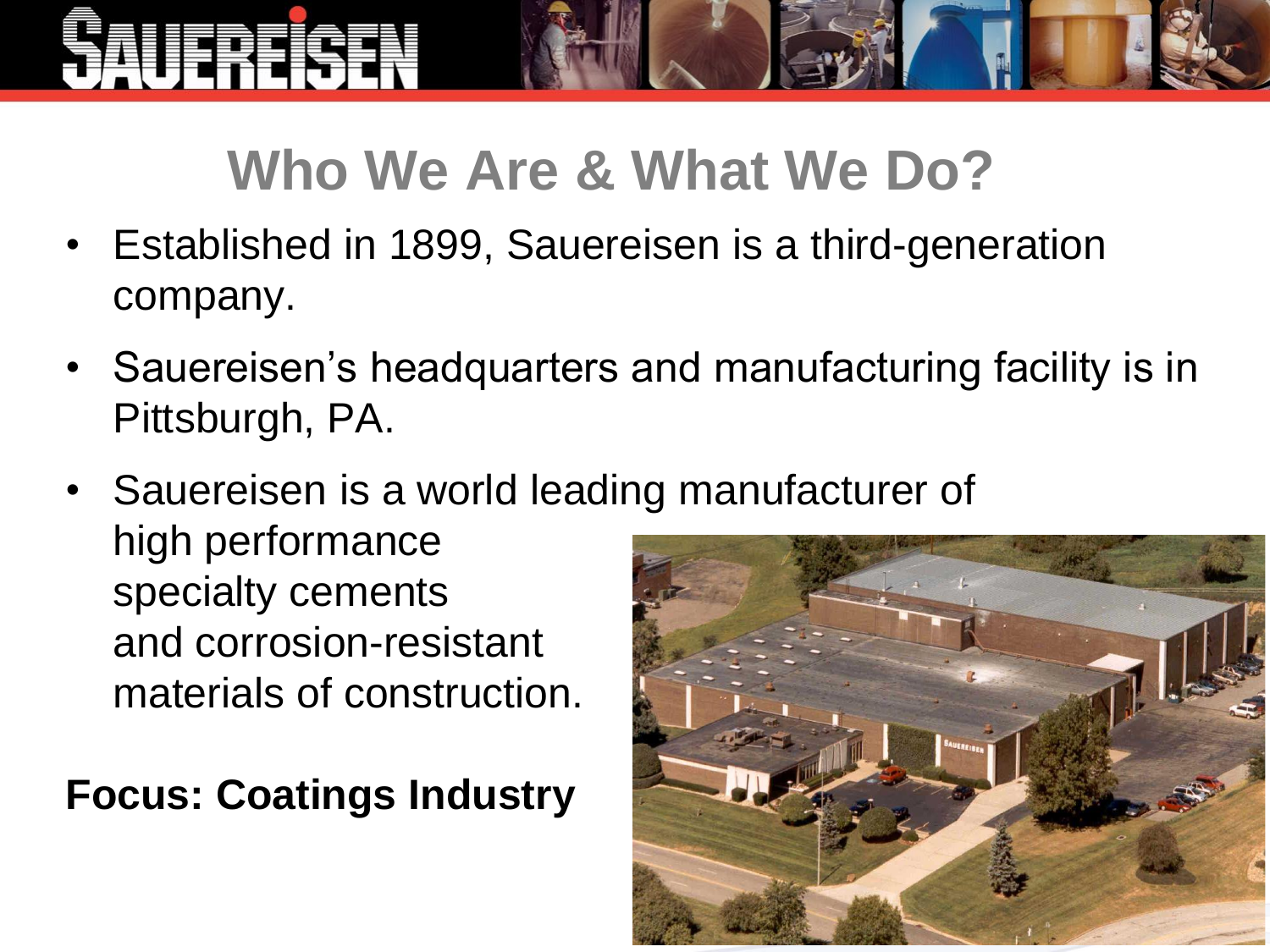## **Exporting is Core to What We Do**

- 44% of our sales are International
- Proud Recipient of the Prestigious President's "E" Award & "E" Star Award for Exporting Excellence
- The 1<sup>st</sup> in Pennsylvania and the 4<sup>th</sup> in the USA to receive a third "E" Award distinction

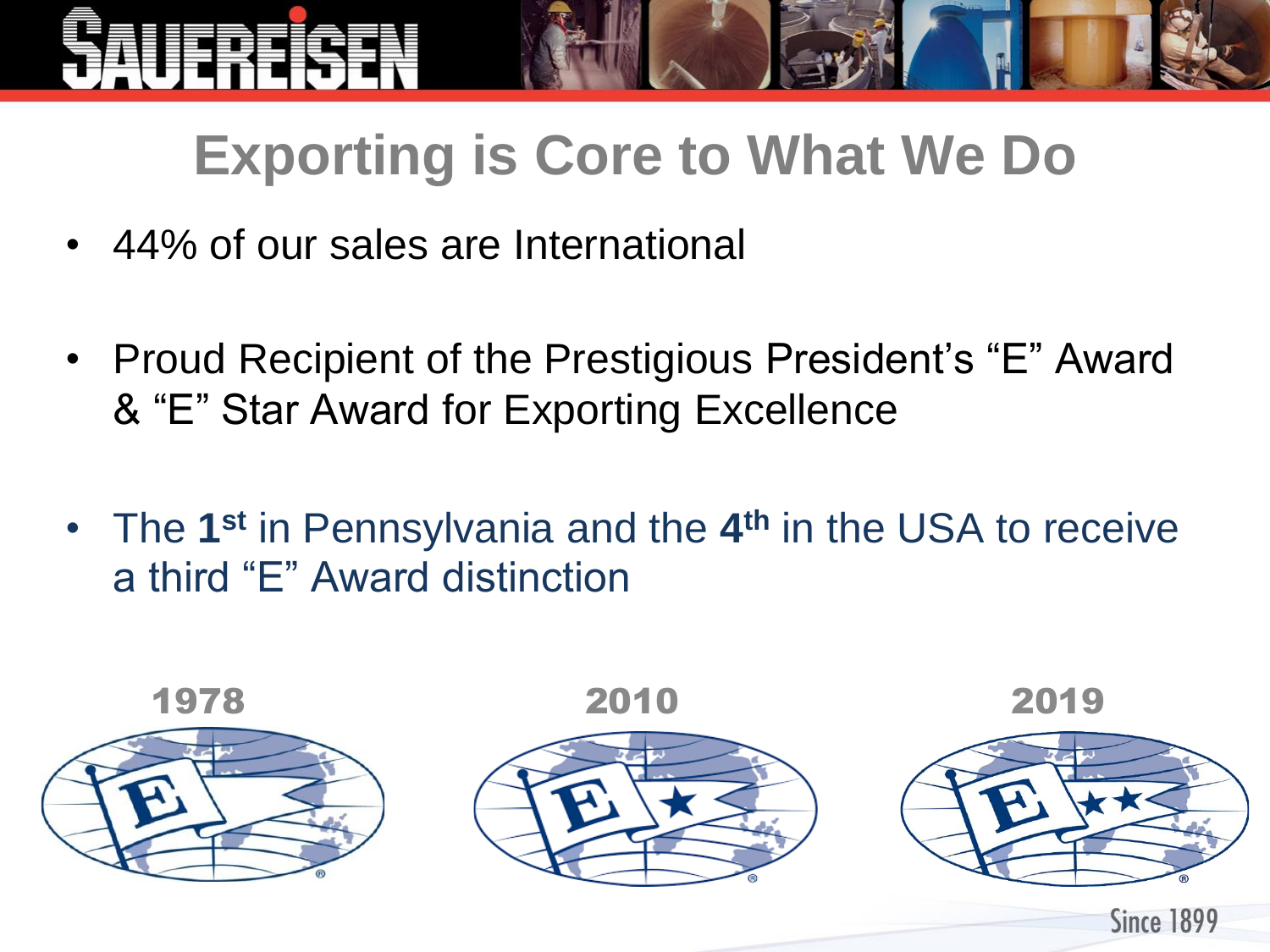# **Products Exported**

- Corrosion Resistant Materials (Epoxies)
- Corrosion & Refractory Resistant Cement & Concrete
- Ceramic Cements
- Solvent Based Materials
	- ∙ (Exp. Joints)
	- ∙ ( High Temp. Resistant Membranes)
- Bricks and Tiles, Backer Rods

#### **Industries Served**

- Power Generation
- **Petrochemical**
- Chemical Processing
- Wastewater Treatment
- Pulp and Paper
- Food and Beverage
- Mining
- **Pharmaceutical**
- **Electronics**
- High Temp. Elements



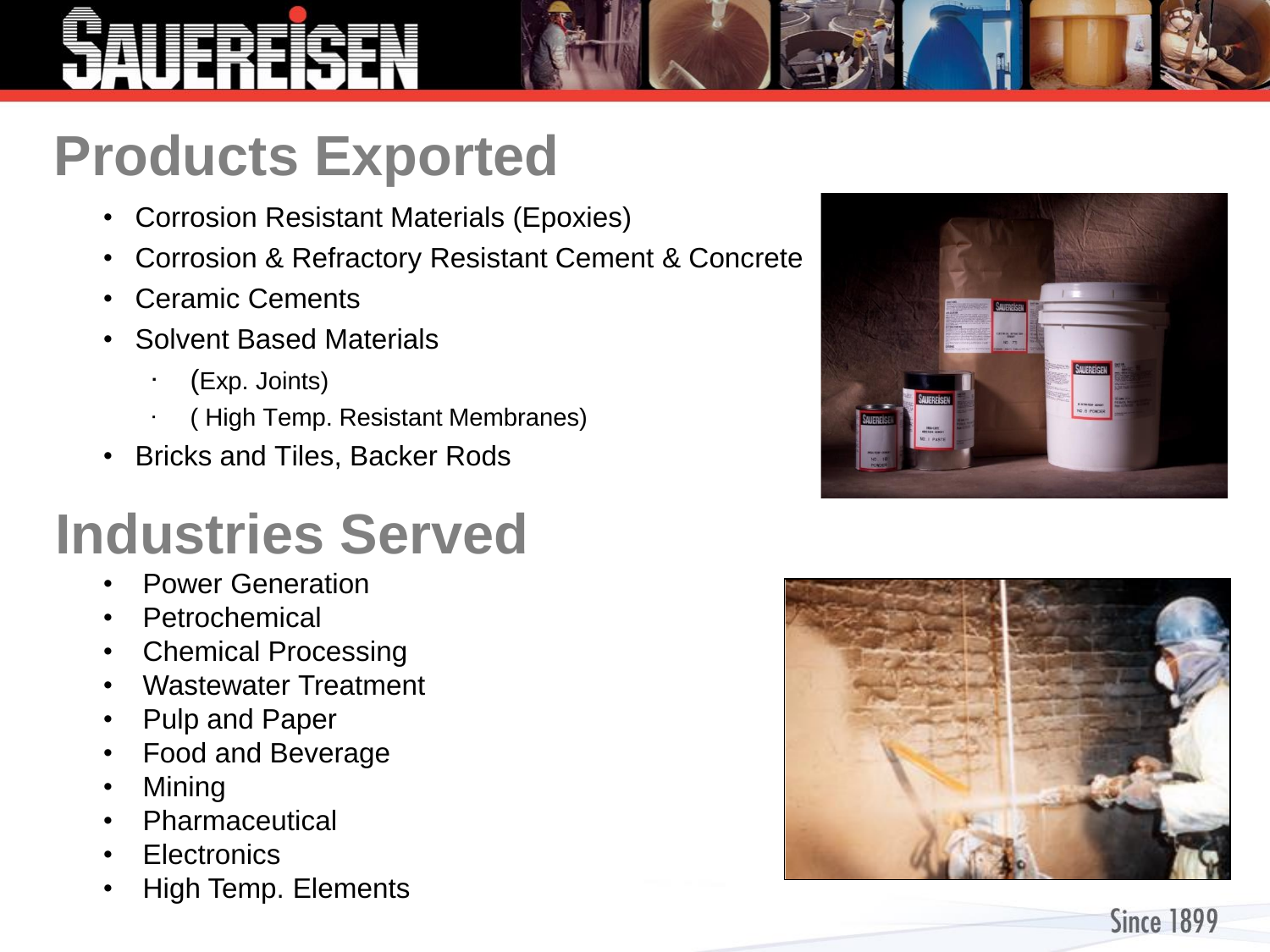

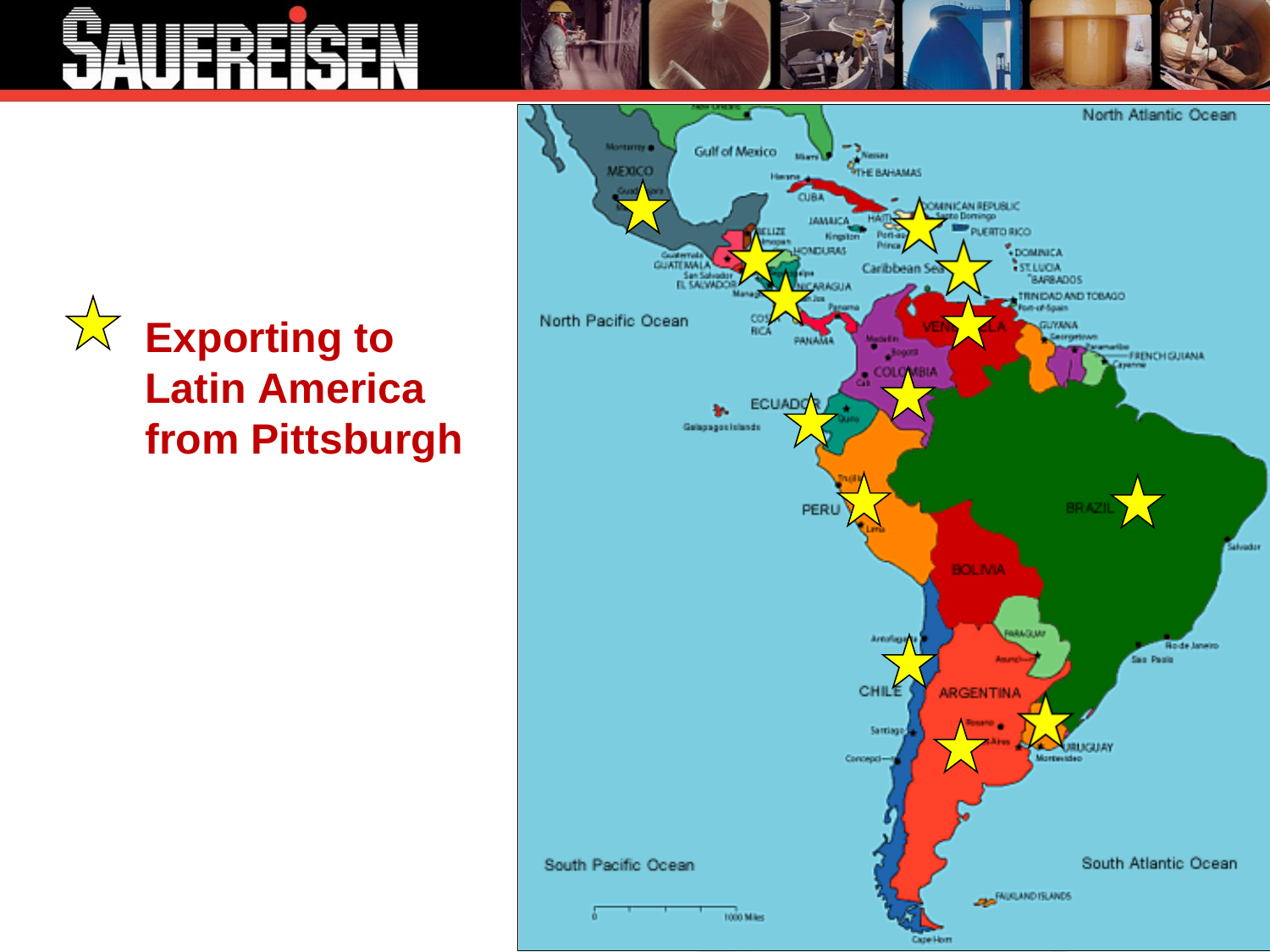**<del>☆</del>** Exporting **from Pittsburgh throughout the World**

**SAUFREIGEN** 



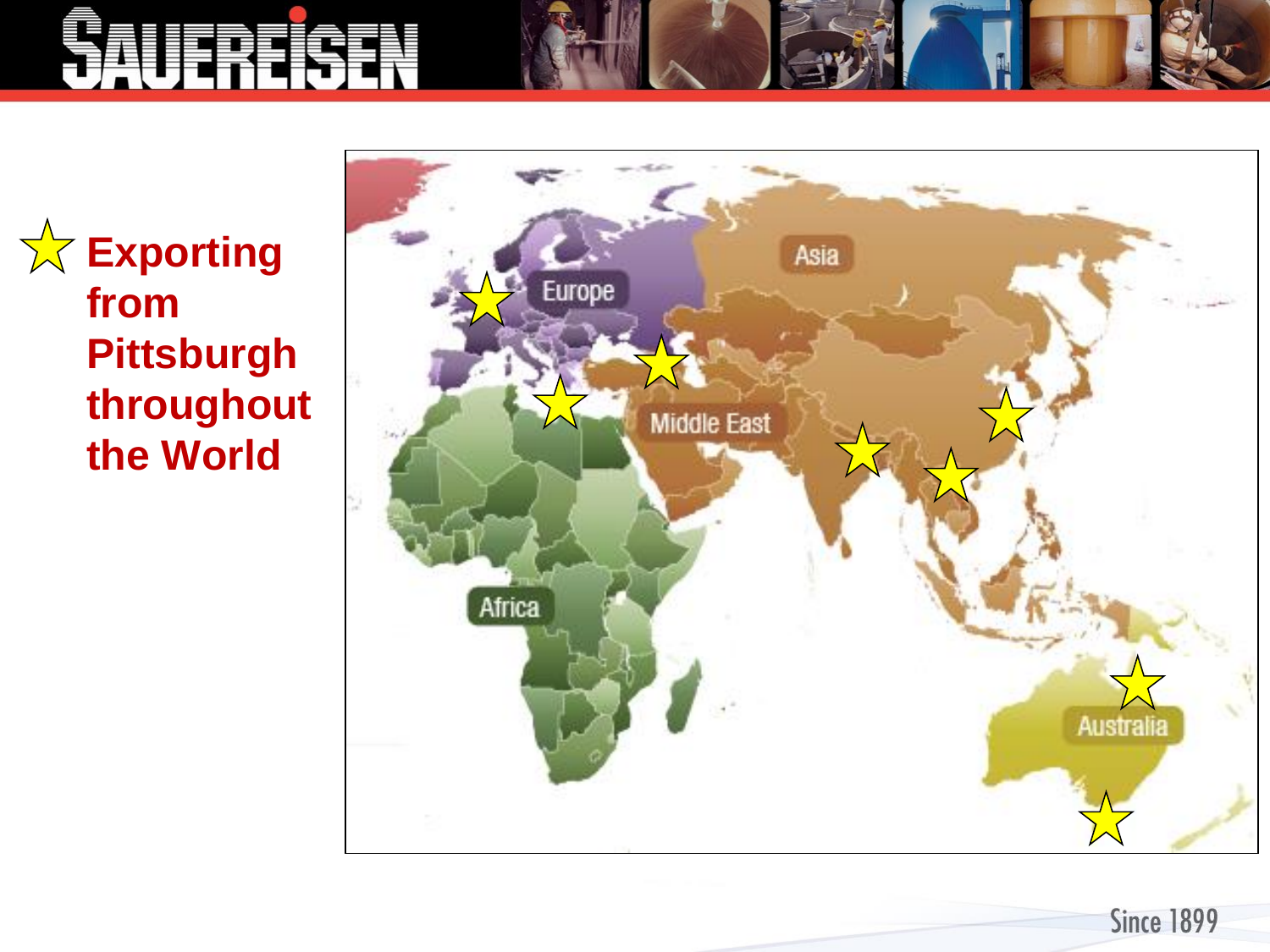## **How do we Export Opportunities Abroad?**

- **Hire me…….** (Just kidding)
- Search the market
	- Internet, social media, web pages, Yellow Pages
- U. S. Department of Commerce/Embassies
- University of Pittsburgh SBDC
- Ask your existing and potential customers
	- For references of brokers and/or local specialty commodity suppliers

- **Brokers** 
	- Local
	- Regional
	- US based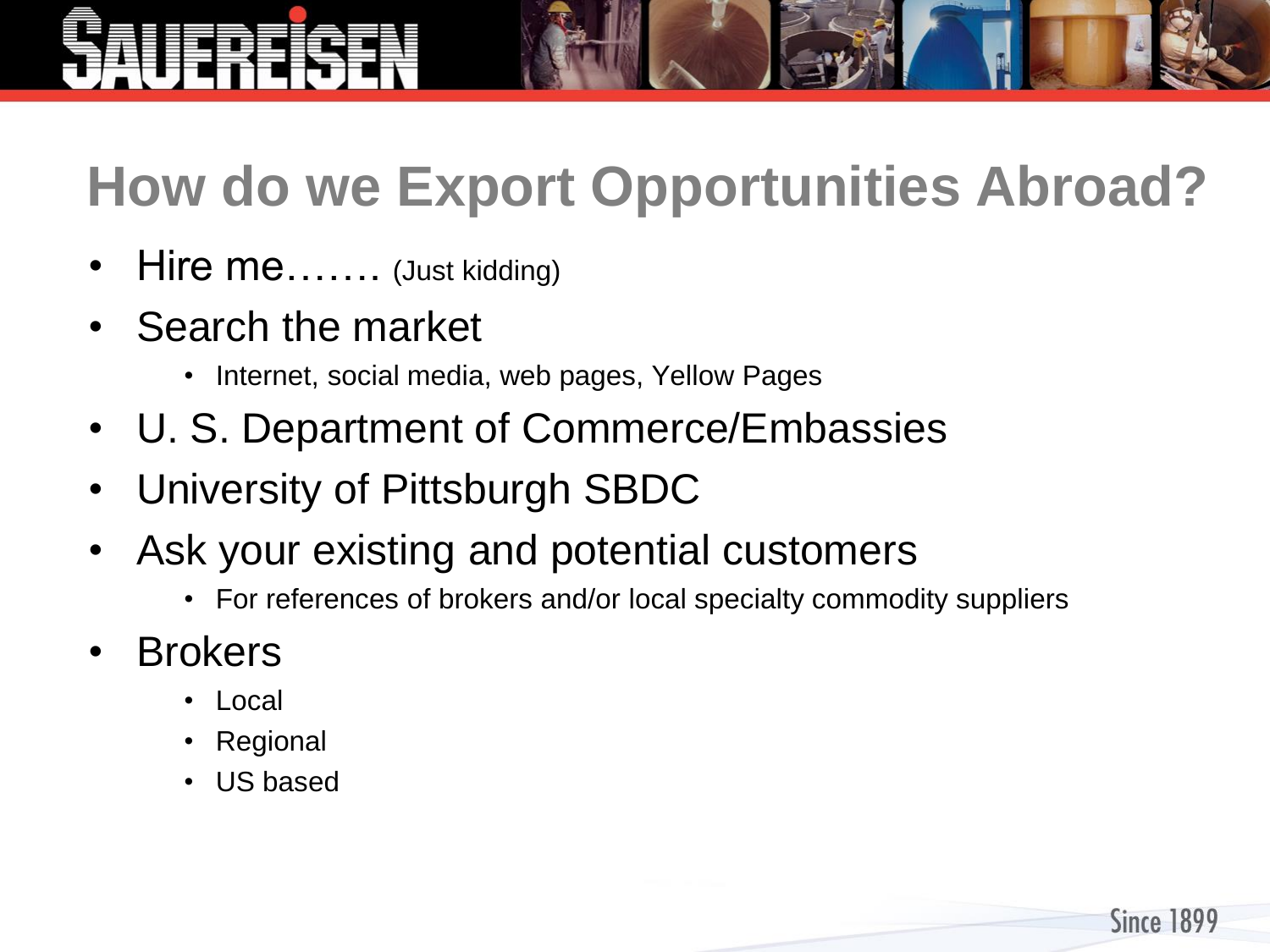#### **Documents Required to Export Product**

- NAFTA Declaration (where applicable)
- Certificate Of Origin (C.O.O.)
- Certificate Of Compliance (C.O.C.)
- Certificate Of Quality (QC/QA Docs)
- Technical Data Sheets (TDS)
- SDS (Sometimes need to be translated)
- Documents Certified by Consulate (when applicable)
- Invoice/Pro-forma/Bill Of Lading/Commercial Invoice
- Certificate of Inspection (when applicable)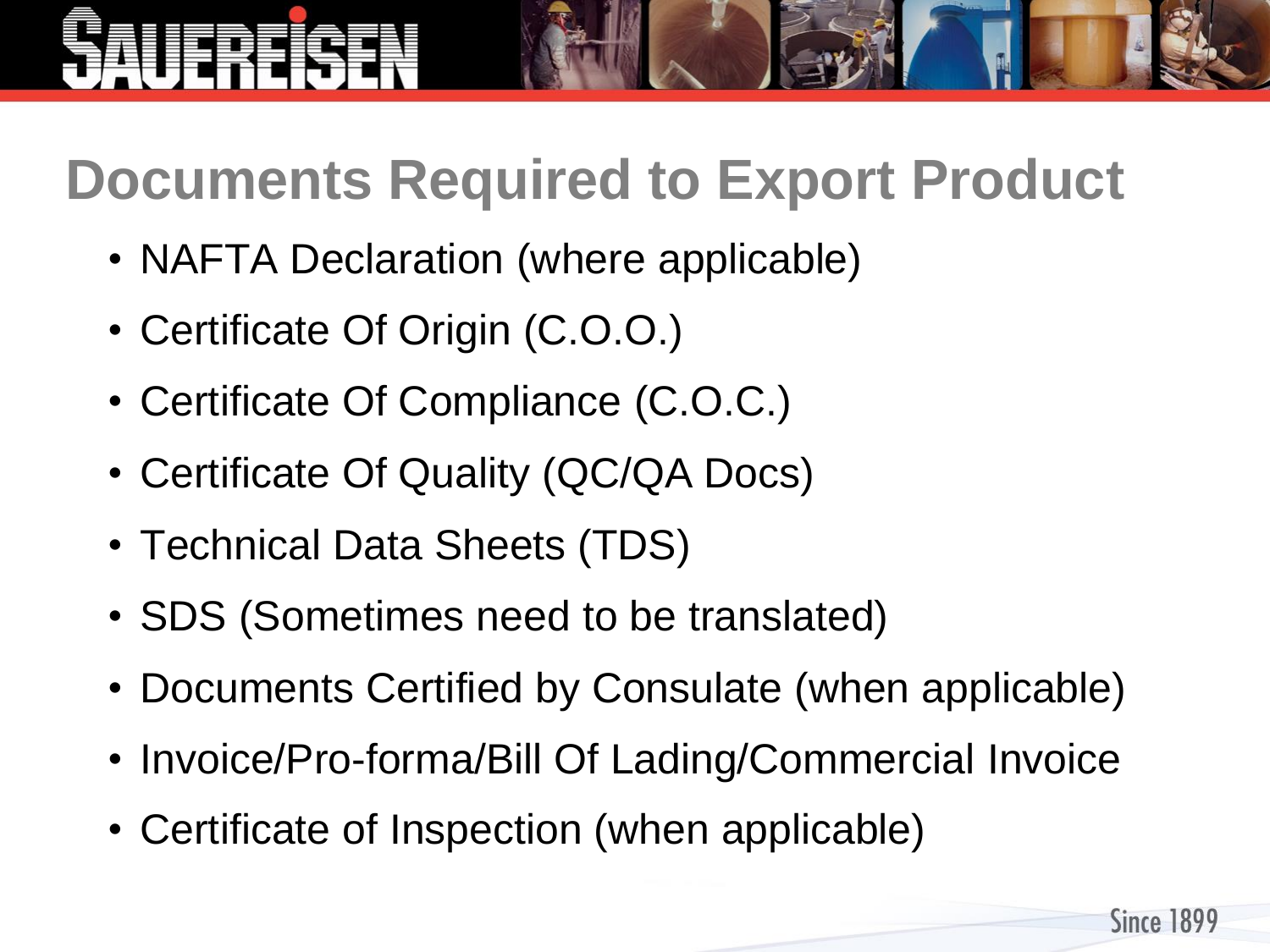

#### **Advantages of Exporting to FTA Countries**

- Import taxes are lower
- Paperwork is more standard/less red tape
- Less protection for product from USA
- Easy to access markets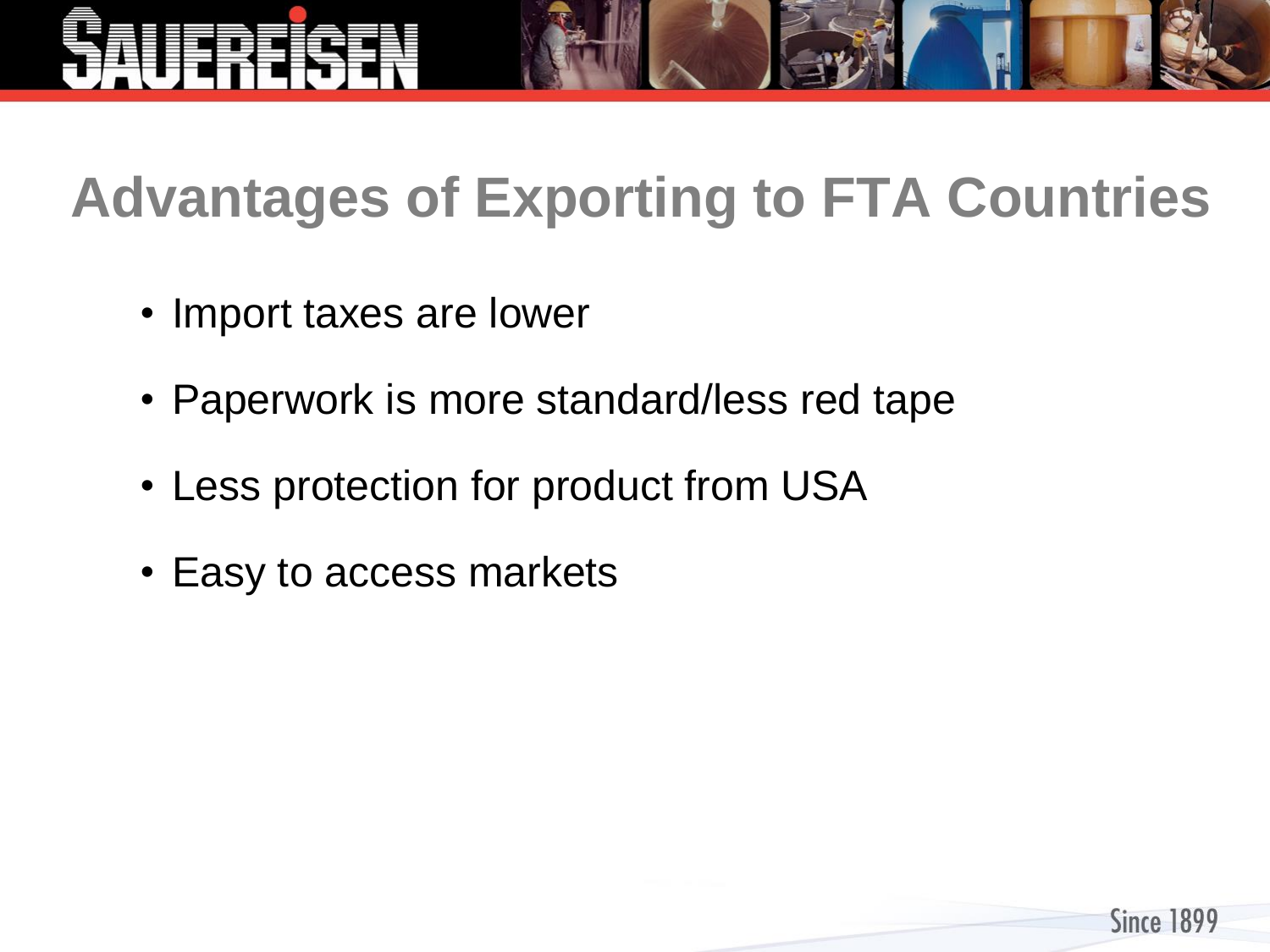#### **Exporting - Difficulties**

- Currency Controls (Venezuela, Argentina, Brazil)
- Tariffs and Import Restrictions (Brazil, Argentina)
	- USDC/US Dept. of State
	- Country of Destination Restrictions
- European Countries
	- RoHS (Restriction of Hazardous Substances)
	- Others
- Weather
- Each country procedure is different with laws, rules and paperwork, so be ready to adjust to changes
- Special Packaging for International destinations, including pretreated pallets, plastic wrap, block & bracing, pallet banding, etc.
- Shipping Cost and frequency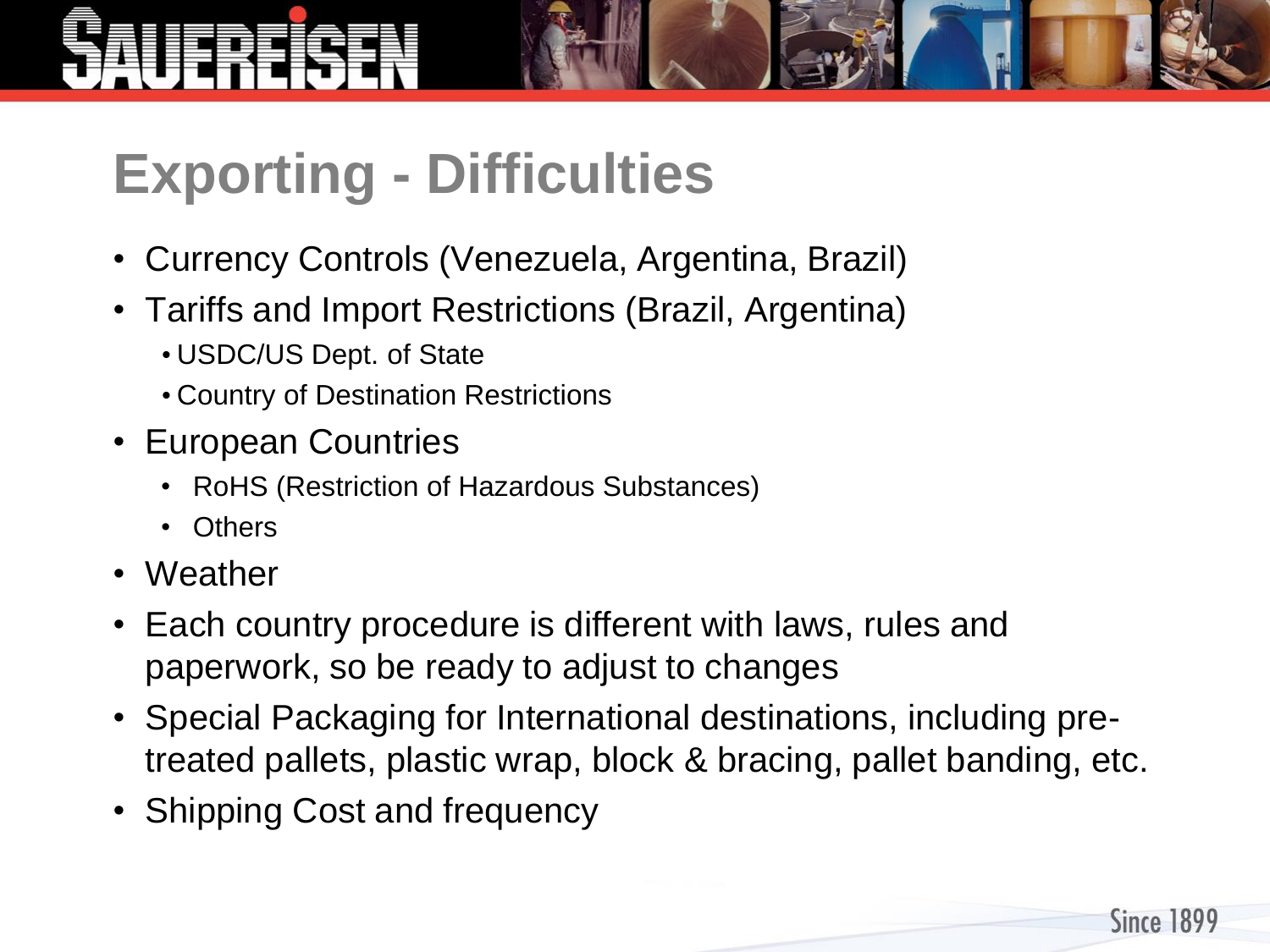#### **Exporting - Difficulties**

• Red Tape (Central & South America in general)

- Political Environment
- Government Controls & Documentation
- Panama Papers
- Odebrecht Corruption Fiasco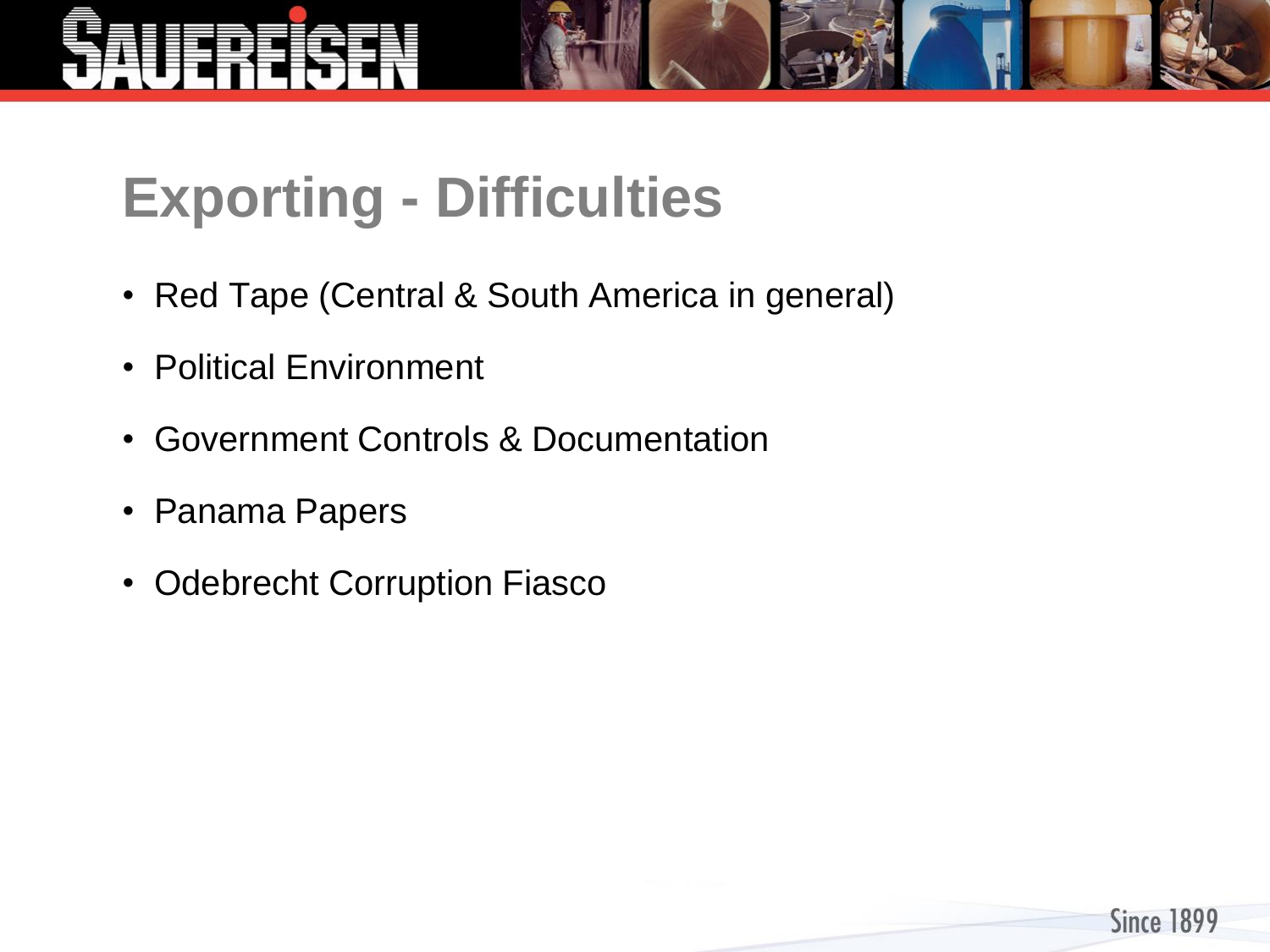#### **How to Manage the Process**

- Well trained Customer Service/Order Entry Dept.
- **Representation at destination for sales & distribution**
	- Additional sales force local to the area to generate and follow up on sales leads.
	- A distributor should stock your material overseas so that your customers can get the product faster.

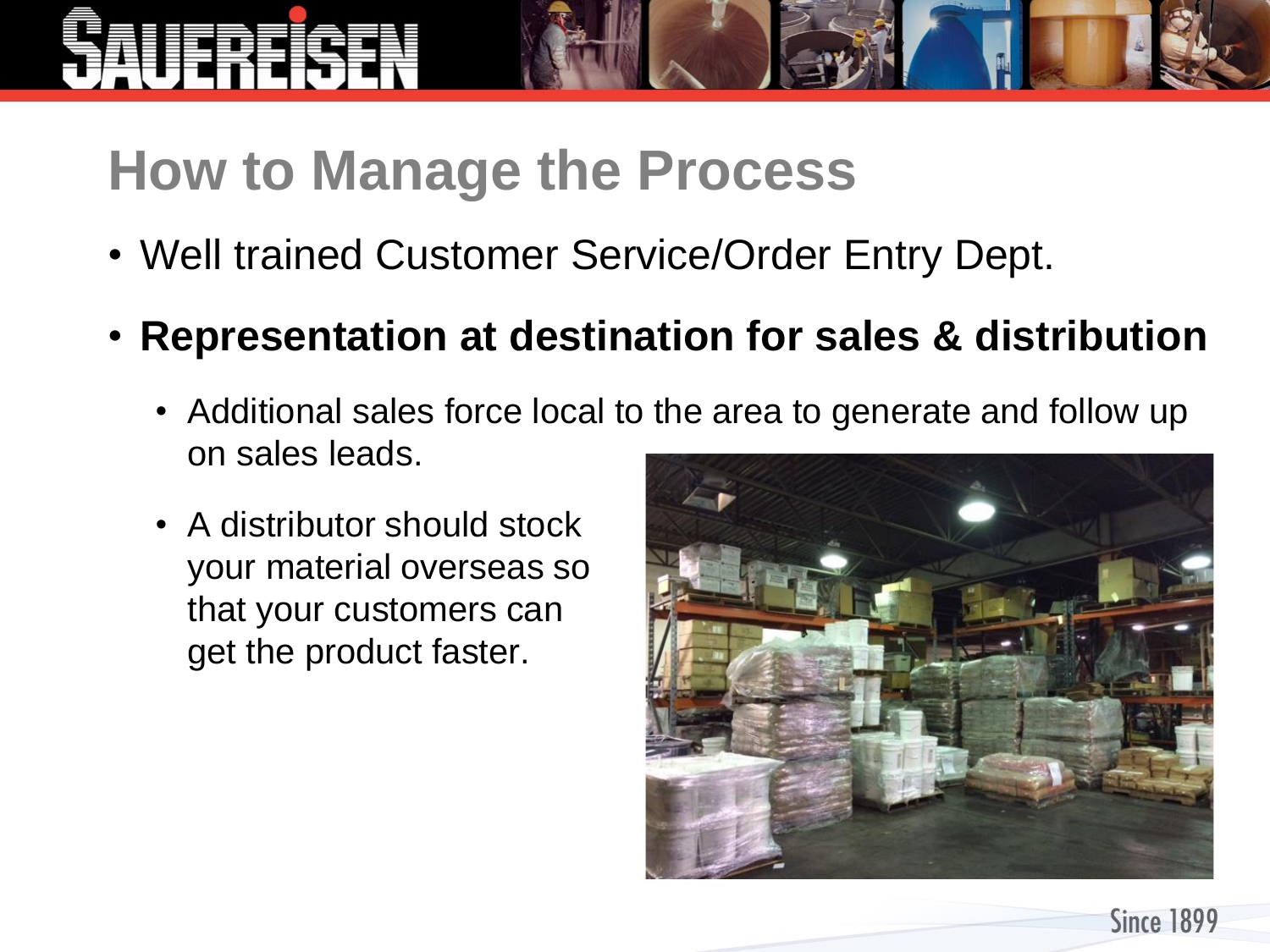#### **How to Manage the Process**

- Speaking the language helps, but not mandatory
- Stay up-to-date on latest rules & regulations regarding export procedures & shipping details (Schedule B Numbers /Tariff/ Regulations/Codes/Restricted Products and Restricted markets)
- Maintain a good relationship with the shipping industry
- Keep in contact with the local U.S. Commercial Service officials
- Contact the U.S. Embassy in the country of destination